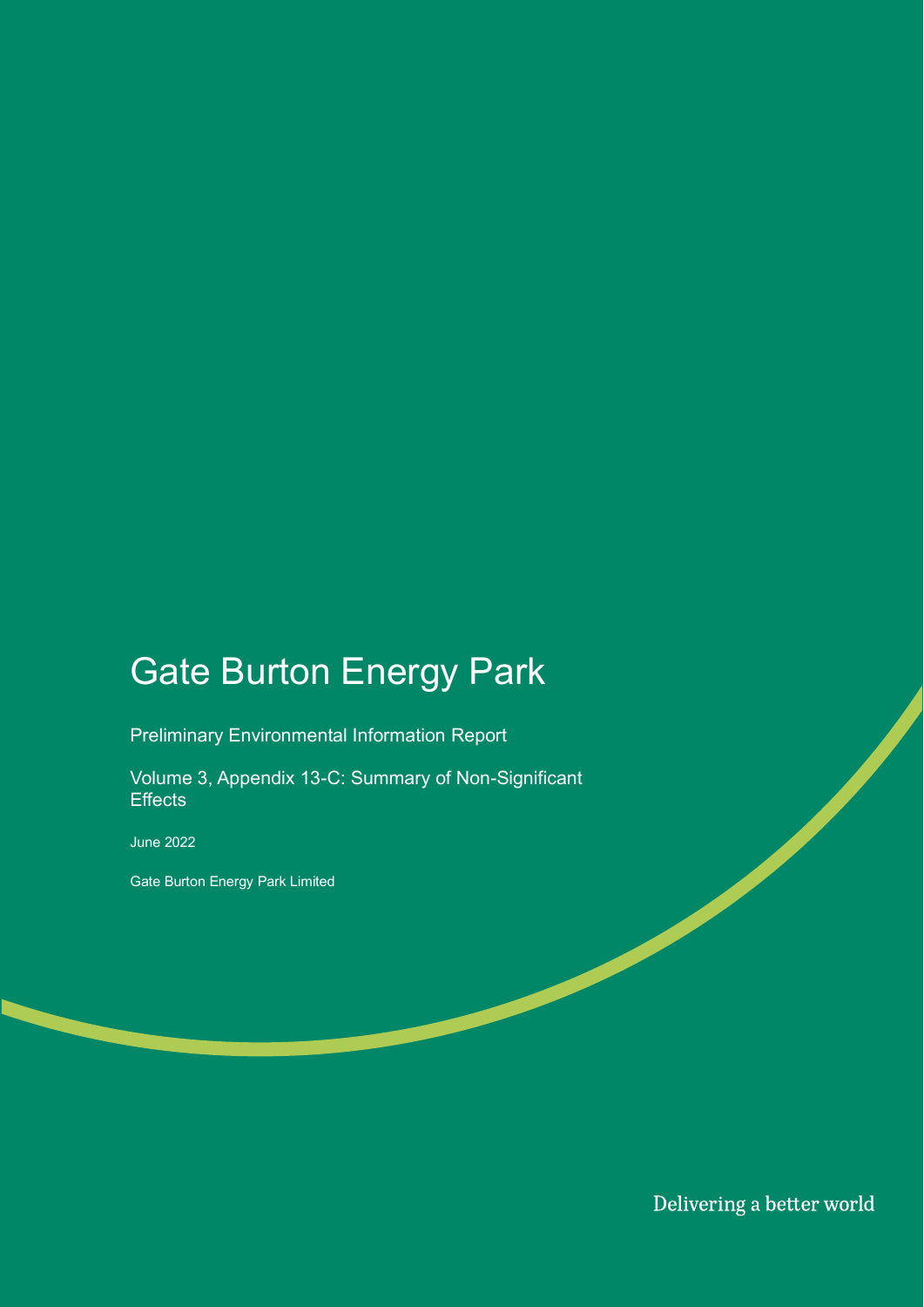

## **1. Summary of Non-Significant Effects**

The below table sets out the summary of non-significant effects based on **PEI Report Volume 1, Chapter 13: Transport and Access**. It should be noted that following the assessment for the Solar and Energy Storage Park, no significant effects have been identified as a result of the Scheme on transport and access during any phase.

## **Table 1 Summary of Non-Significant Effects**

| <b>Receptor</b>                                                           | <b>Sensitivity</b><br>(Value) | <b>Description of</b><br><b>Impact</b> | <b>Magnitude of</b><br><b>Impact</b> | <b>Effect Category</b> |
|---------------------------------------------------------------------------|-------------------------------|----------------------------------------|--------------------------------------|------------------------|
| A156<br>Gainsborough<br>Road (north of<br>Kexby Lane)                     | Medium                        | Severance                              | Very Low                             | Negligible             |
| A156 (south of<br>Clay Lane)                                              | Low                           | Severance                              | Very Low                             | Negligible             |
| A156 (south of<br>Marton)                                                 | Low                           | Severance                              | Very Low                             | Negligible             |
| B1241 Kexby<br>Lane                                                       | Low                           | Severance                              | Medium                               | Minor Adverse          |
| A1500 Stow<br>Park Road                                                   | Very Low                      | Severance                              | Very Low                             | Negligible             |
| A1500 (east of<br>Saxilby Road)                                           | Low                           | Severance                              | Very Low                             | Negligible             |
| <b>Station Road</b>                                                       | Low                           | Severance                              | Very Low                             | Negligible             |
| Clay Lane<br>(within Solar and<br><b>Energy Storage</b><br>Park)          | Very Low                      | Severance                              | Very Low                             | Negligible             |
| Willingham<br>Road (within<br>Solar and<br><b>Energy Storage</b><br>Park) | Very Low                      | Severance                              | Very Low                             | Negligible             |
| <b>High Street</b><br>(Willingham by<br>Stow)                             | Medium                        | Severance                              | Very Low                             | Negligible             |
| B1241<br>Gainsborough<br>Road<br>(Willingham by<br>Stow)                  | Medium                        | Severance                              | Very Low                             | Negligible             |
| <b>Marton Road</b><br>(Willingham by<br>Stow)                             | Low                           | Severance                              | Very Low                             | Negligible             |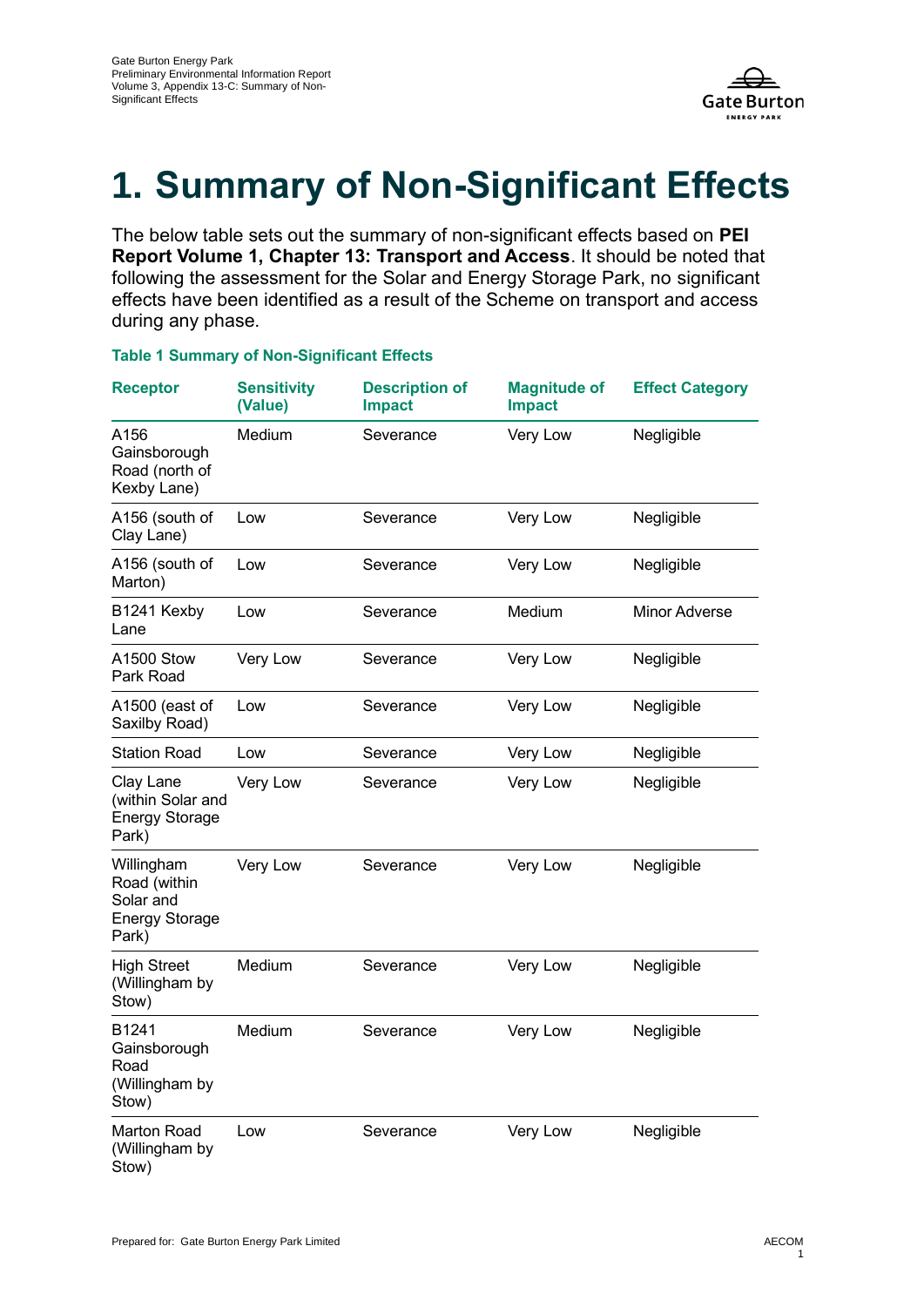

| <b>Receptor</b>                                                           | <b>Sensitivity</b><br>(Value) | <b>Description of</b><br><b>Impact</b>   | <b>Magnitude of</b><br><b>Impact</b> | <b>Effect Category</b> |
|---------------------------------------------------------------------------|-------------------------------|------------------------------------------|--------------------------------------|------------------------|
| Saxilby Road<br>(Sturton by<br>Stow)                                      | Medium                        | Severance                                | Very Low                             | Negligible             |
| A156<br>Gainsborough<br>Road (north of<br>Kexby Lane)                     | Medium                        | Pedestrian Delay                         | Very Low                             | Negligible             |
| A156 (south of<br>Clay Lane)                                              | Low                           | Pedestrian Delay                         | Very Low                             | Negligible             |
| A156 (south of<br>Marton)                                                 | Low                           | Pedestrian Delay                         | Very Low                             | Negligible             |
| B1241 Kexby<br>Lane                                                       | Low                           | Pedestrian Delay                         | Medium                               | Minor Adverse          |
| A1500 Stow<br>Park Road                                                   | Very Low                      | Pedestrian Delay                         | Very Low                             | Negligible             |
| A1500 (east of<br>Saxilby Road)                                           | Low                           | Pedestrian Delay                         | Very Low                             | Negligible             |
| <b>Station Road</b>                                                       | Low                           | Pedestrian Delay                         | Very Low                             | Negligible             |
| Clay Lane<br>(within Solar and<br><b>Energy Storage</b><br>Park)          | Very Low                      | Pedestrian Delay                         | Very Low                             | Negligible             |
| Willingham<br>Road (within<br>Solar and<br><b>Energy Storage</b><br>Park) | Very Low                      | Pedestrian Delay                         | Very Low                             | Negligible             |
| <b>High Street</b><br>(Willingham by<br>Stow)                             | Medium                        | Pedestrian Delay                         | Very Low                             | Negligible             |
| B <sub>1241</sub><br>Gainsborough<br>Road<br>(Willingham by<br>Stow)      | Medium                        | Pedestrian Delay                         | Very Low                             | Negligible             |
| Marton Road<br>(Willingham by<br>Stow)                                    | Low                           | Pedestrian Delay                         | Very Low                             | Negligible             |
| Saxilby Road<br>(Sturton by<br>Stow)                                      | Medium                        | Pedestrian Delay                         | Very Low                             | Negligible             |
| A156<br>Gainsborough<br>Road (north of<br>Kexby Lane)                     | Medium                        | Pedestrian and<br><b>Cyclist Amenity</b> | Very Low                             | Negligible             |
| A156 (south of<br>Clay Lane)                                              | Low                           | Pedestrian and<br><b>Cyclist Amenity</b> | Very Low                             | Negligible             |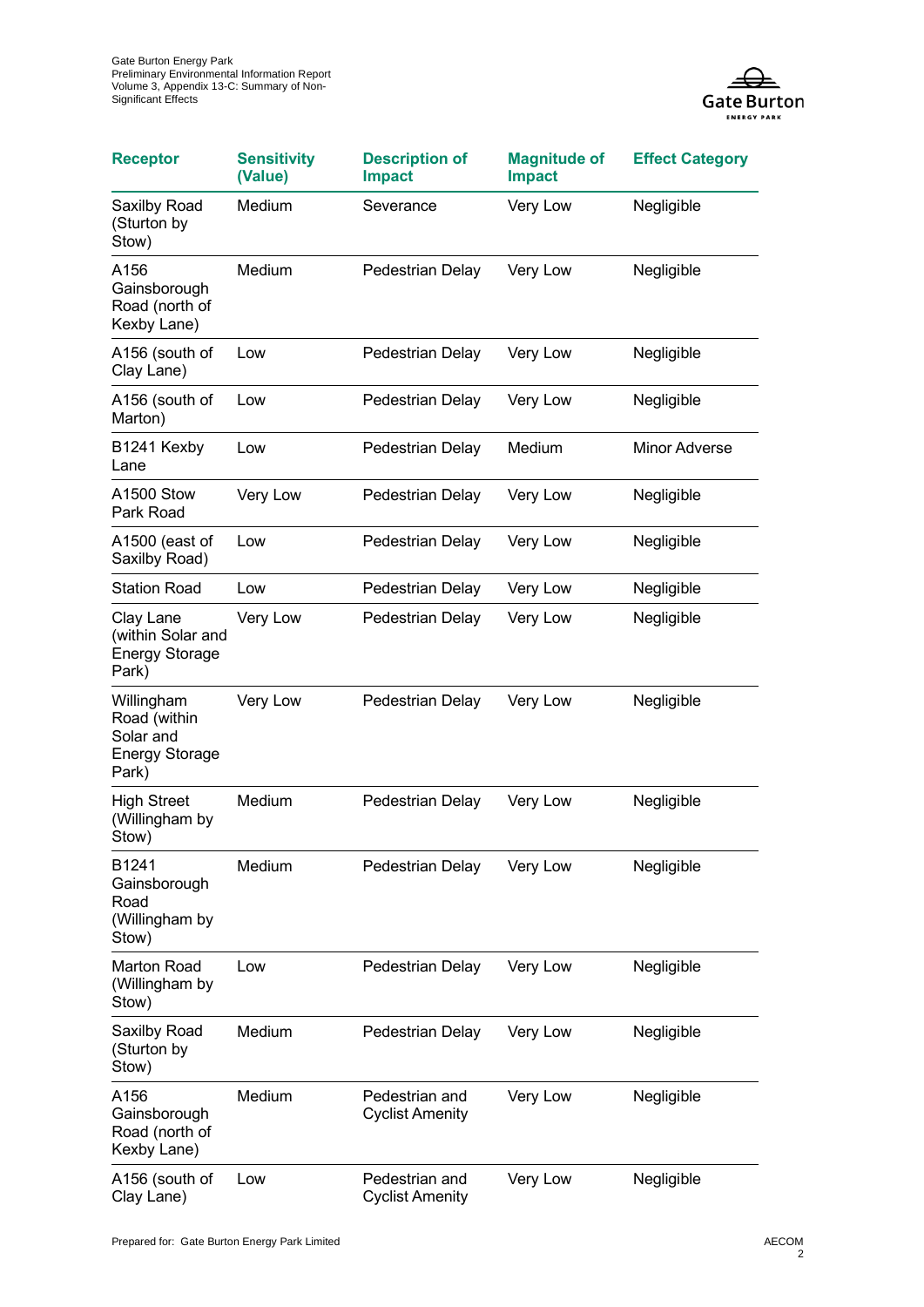

| <b>Receptor</b>                                                           | <b>Sensitivity</b><br>(Value) | <b>Description of</b><br><b>Impact</b>   | <b>Magnitude of</b><br><b>Impact</b> | <b>Effect Category</b> |
|---------------------------------------------------------------------------|-------------------------------|------------------------------------------|--------------------------------------|------------------------|
| A156 (south of<br>Marton)                                                 | Low                           | Pedestrian and<br><b>Cyclist Amenity</b> | Very Low                             | Negligible             |
| B1241 Kexby<br>Lane                                                       | Low                           | Pedestrian and<br><b>Cyclist Amenity</b> | Very Low                             | Negligible             |
| A1500 Stow<br>Park Road                                                   | Very Low                      | Pedestrian and<br><b>Cyclist Amenity</b> | Very Low                             | Negligible             |
| A1500 (east of<br>Saxilby Road)                                           | Low                           | Pedestrian and<br><b>Cyclist Amenity</b> | Very Low                             | Negligible             |
| <b>Station Road</b>                                                       | Low                           | Pedestrian and<br><b>Cyclist Amenity</b> | Very Low                             | Negligible             |
| Clay Lane<br>(within Solar and<br><b>Energy Storage</b><br>Park)          | Very Low                      | Pedestrian and<br><b>Cyclist Amenity</b> | Very Low                             | Negligible             |
| Willingham<br>Road (within<br>Solar and<br><b>Energy Storage</b><br>Park) | Very Low                      | Pedestrian and<br><b>Cyclist Amenity</b> | Very Low                             | Negligible             |
| <b>High Street</b><br>(Willingham by<br>Stow)                             | Medium                        | Pedestrian and<br><b>Cyclist Amenity</b> | Very Low                             | Negligible             |
| B1241<br>Gainsborough<br>Road<br>(Willingham by<br>Stow)                  | Medium                        | Pedestrian and<br><b>Cyclist Amenity</b> | Very Low                             | Negligible             |
| Marton Road<br>(Willingham by<br>Stow)                                    | Low                           | Pedestrian and<br><b>Cyclist Amenity</b> | Very Low                             | Negligible             |
| Saxilby Road<br>(Sturton by<br>Stow)                                      | Medium                        | Pedestrian and<br><b>Cyclist Amenity</b> | Very Low                             | Negligible             |
| A156<br>Gainsborough<br>Road (north of<br>Kexby Lane)                     | Medium                        | Fear and<br>Intimidation                 | Very Low                             | Negligible             |
| A156 (south of<br>Clay Lane)                                              | Low                           | Fear and<br>Intimidation                 | Very Low                             | Negligible             |
| A156 (south of<br>Marton)                                                 | Low                           | Fear and<br>Intimidation                 | Very Low                             | Negligible             |
| B1241 Kexby<br>Lane                                                       | Low                           | Fear and<br>Intimidation                 | Medium                               | <b>Minor Adverse</b>   |
| A1500 Stow<br>Park Road                                                   | Very Low                      | Fear and<br>Intimidation                 | Very Low                             | Negligible             |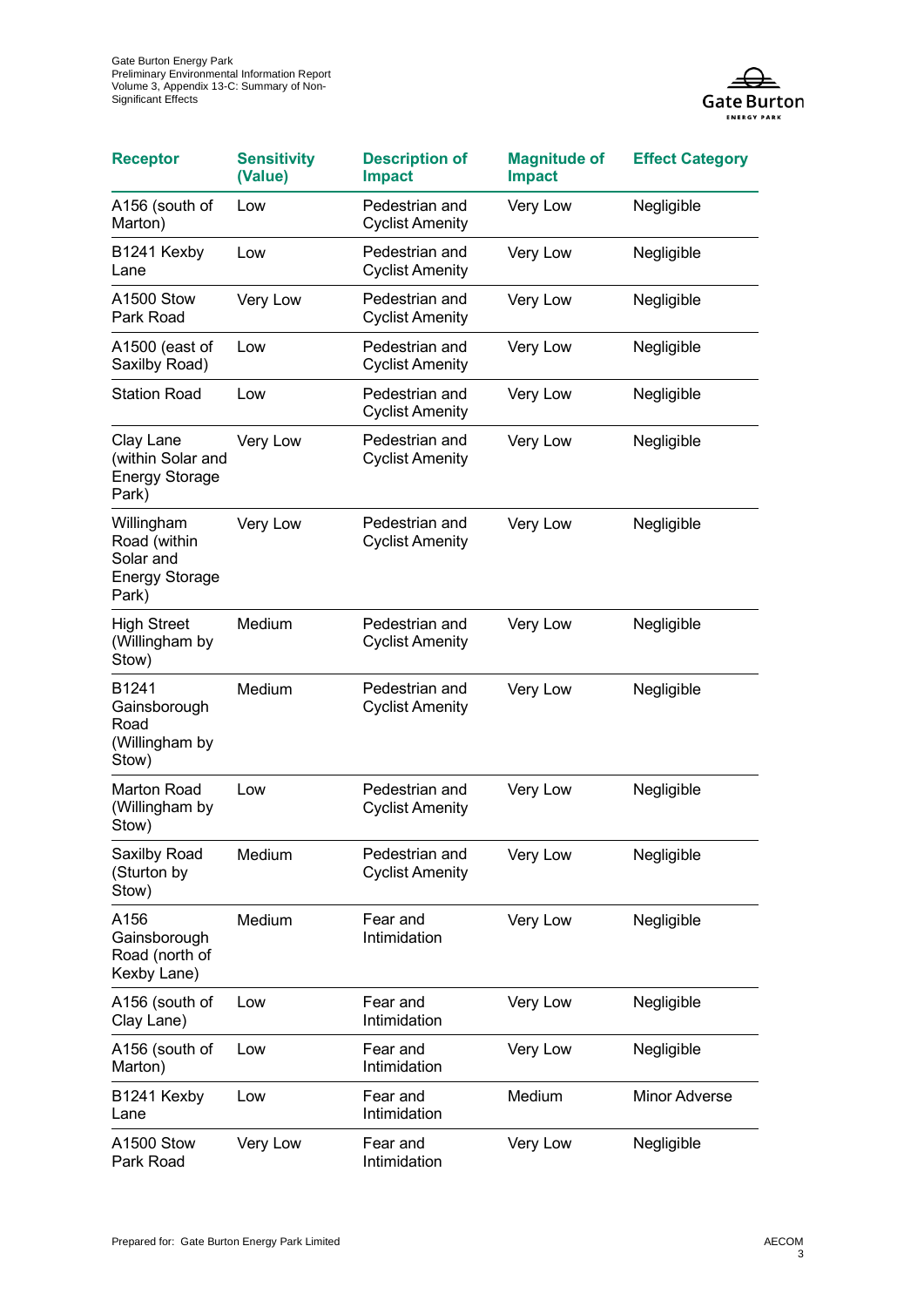

| <b>Receptor</b>                                                           | <b>Sensitivity</b><br>(Value) | <b>Description of</b><br><b>Impact</b> | <b>Magnitude of</b><br><b>Impact</b> | <b>Effect Category</b> |
|---------------------------------------------------------------------------|-------------------------------|----------------------------------------|--------------------------------------|------------------------|
| A1500 (east of<br>Saxilby Road)                                           | Low                           | Fear and<br>Intimidation               | Very Low                             | Negligible             |
| <b>Station Road</b>                                                       | Low                           | Fear and<br>Intimidation               | Very Low                             | Negligible             |
| Clay Lane<br>(within Solar and<br><b>Energy Storage</b><br>Park)          | Very Low                      | Fear and<br>Intimidation               | Very Low                             | Negligible             |
| Willingham<br>Road (within<br>Solar and<br><b>Energy Storage</b><br>Park) | Very Low                      | Fear and<br>Intimidation               | Very Low                             | Negligible             |
| <b>High Street</b><br>(Willingham by<br>Stow)                             | Medium                        | Fear and<br>Intimidation               | Very Low                             | Negligible             |
| B1241<br>Gainsborough<br>Road<br>(Willingham by<br>Stow)                  | Medium                        | Fear and<br>Intimidation               | Very Low                             | Negligible             |
| <b>Marton Road</b><br>(Willingham by<br>Stow)                             | Low                           | Fear and<br>Intimidation               | Very Low                             | Negligible             |
| Saxilby Road<br>(Sturton by<br>Stow)                                      | Medium                        | Fear and<br>Intimidation               | Very Low                             | Negligible             |
| A156<br>Gainsborough<br>Road (north of<br>Kexby Lane)                     | Very Low                      | Accidents and<br>Safety                | Very Low                             | Negligible             |
| A156 (south of<br>Clay Lane)                                              | Very Low                      | Accidents and<br>Safety                | Very Low                             | Negligible             |
| A156 (south of<br>Marton)                                                 | Very Low                      | Accidents and<br>Safety                | Very Low                             | Negligible             |
| B1241 Kexby<br>Lane                                                       | Very Low                      | Accidents and<br>Safety                | Medium                               | Negligible             |
| A1500 Stow<br>Park Road                                                   | Very Low                      | Accidents and<br>Safety                | Very Low                             | Negligible             |
| A1500 (east of<br>Saxilby Road)                                           | Very Low                      | Accidents and<br>Safety                | Very Low                             | Negligible             |
| <b>Station Road</b>                                                       | Very Low                      | Accidents and<br>Safety                | Very Low                             | Negligible             |
| Clay Lane<br>(within Solar and<br><b>Energy Storage</b><br>Park)          | Very Low                      | Accidents and<br>Safety                | Very Low                             | Negligible             |